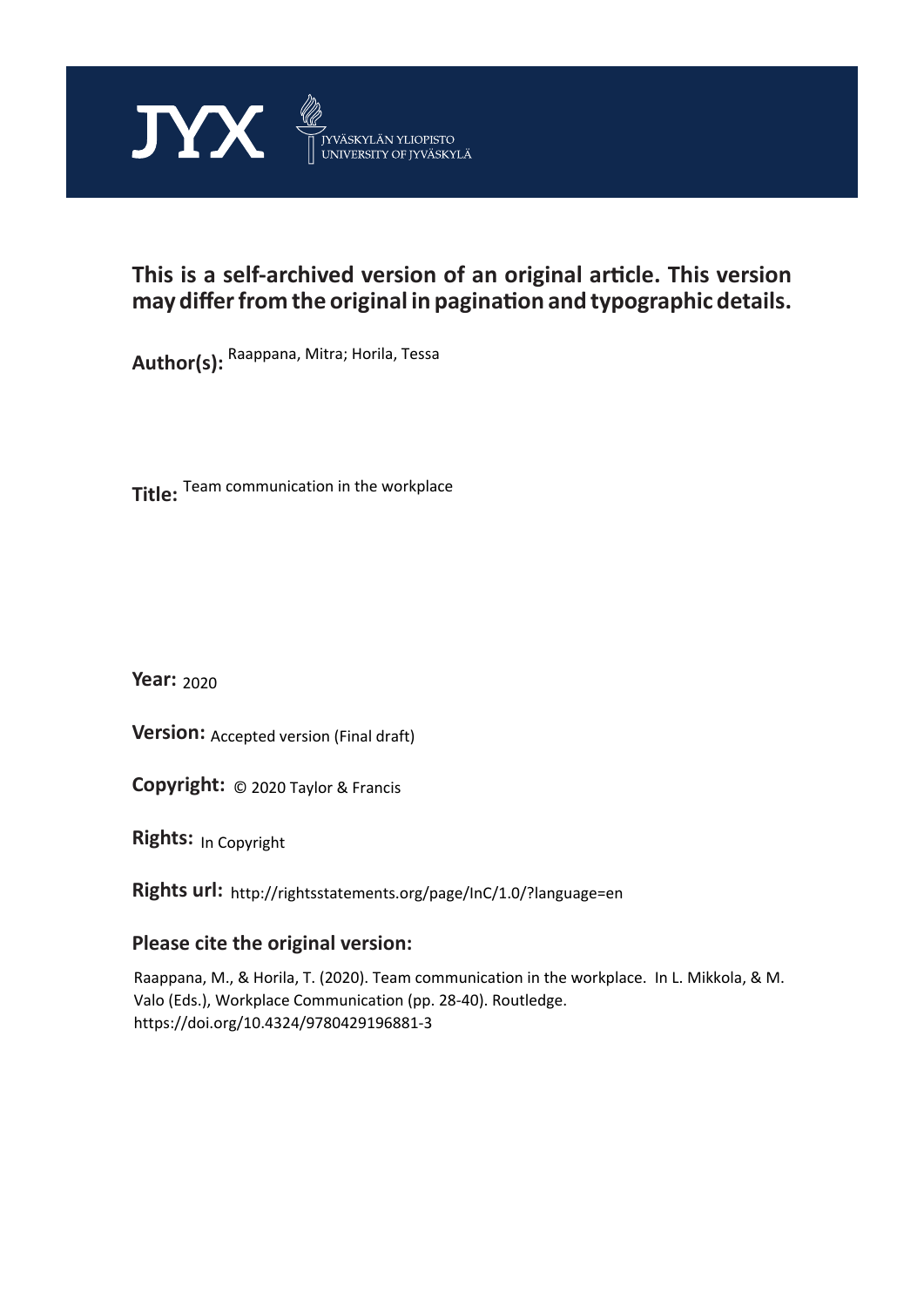#### **Team Communication in the Workplace**

Mitra Raappana

#### Tessa Horila

In today's organizations, team and group communication is an essential part of work, and it is loaded with expectations. Despite the expectation that teamwork offers an answer to the intense demands of today's dynamic, ubiquitously digital working life, taking advantage of its benefits is neither simple nor well understood. Teams represent various types of collaboration. Teams can be understood by observing their structures, practices, and processes as well as their functionality and goal achievement. This chapter provides an understanding of the multifaceted reality of groups and teams as it manifests in interaction. The chapter analyzes a variety of team phenomena in order to enhance and develop team performance in the workplace. Although teams can have a designated leader or coordinator, team members can also share leadership. Teams can execute long-lasting, permanent tasks, but they can also be formed for short periods to perform explicit, nonrecurring tasks. The chapter also outlines the practical implications of the communication factors that contribute to team performance and goal achievement in the context of constantly changing working life and the manifold requirements of successful teams.

# **Introduction**

Team and group work have become established ways to organize work and respond to the intense demands of the constantly changing context of working life. Knowledge-intensive work in particular is based on collaborative interaction carried out in teams. Here, teams refer to the various work groups in working life. The most common benefits and expectations associated with teamwork are strengthened commitment to work, improved job satisfaction, and organizational savings. Other advantages include a weakening of the workplace's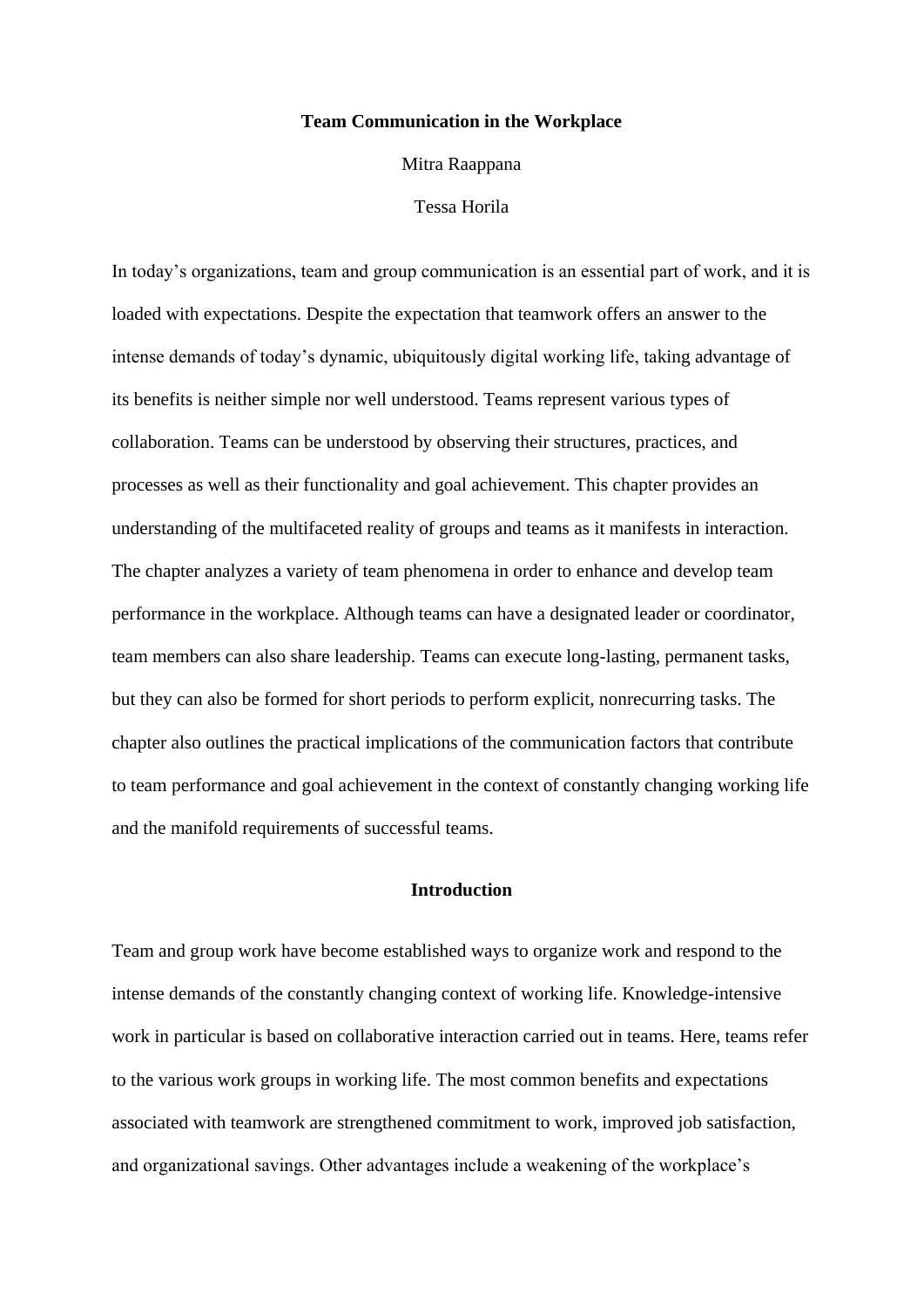hierarchical structures, shared authority, higher-quality results, and efficient work rates (Harris & Sherblom 2011). Moreover, teams are often considered a forum for combining or giving rise to various forms of expertise (Kozlowski & Bell 2003). They are expected to provide synergy as well as more innovative outcomes than individuals alone can provide.

Communication in modern working life is at least partly technology-mediated, which allows teams to operate across organizational and geographical borders. Despite the expectation that teamwork represents an answer to the demands of today's dynamic, ubiquitously digital working life, taking advantage of its benefits is neither simple nor well understood (Gilson, Maynard, Jones Young, Vartiainen, & Hakonen 2015). Successful teams are vital to organizations, but not all teams perform in the same way. Teams exist, perform, and develop based on communication. Analyzing communication is essential to understanding how to reap the best benefits from teams.

There are several perspectives and key assumptions concerning group communication and thus several ways to understand groups or teams (Hollingshead et al. 2005). The aim of this chapter is to review perspectives that could help any member of any type of team to understand teams as complex communicative realities. The chapter provides an understanding of a variety of team phenomena in order to enhance and develop team performance in the workplace.

# **Understanding Team Communication**

In knowledge work, working in teams is an established practice. Teams are usually formed to accomplish a certain goal, function, or project (Lipnack & Stamps 2000, 58). Team members often share a sense of responsibility (Kirkman & Rosen 2000), and every member plays an important part in achieving shared goals (Scott 2013). In team communication, shared meanings are created and roles, norms, and rules are constructed (Hollingshead & Poole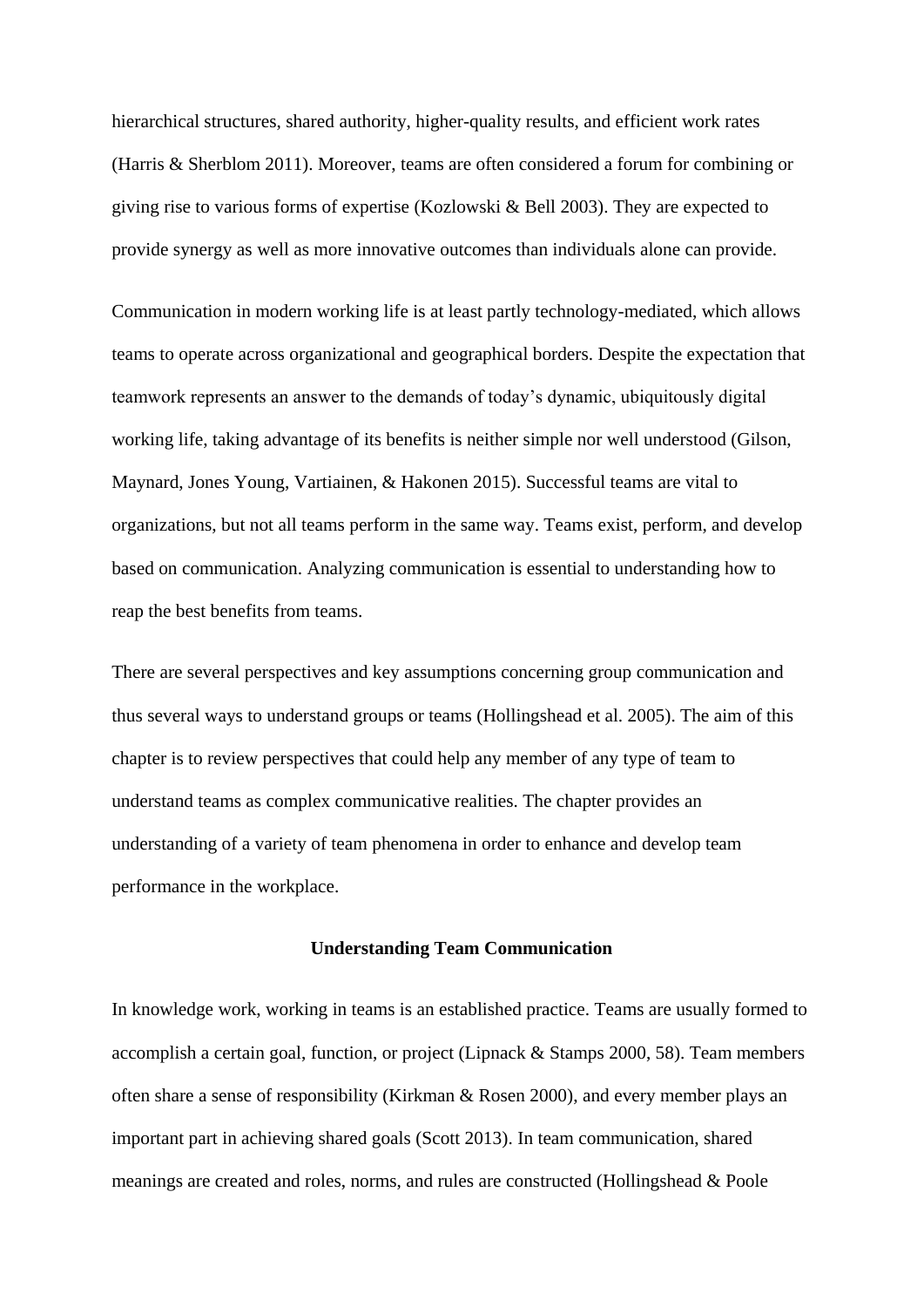2012). Team members produce the team and its characteristics as well as coordinate their performance in communication. Teams communicate both face-to-face and via several kinds of communication technology, from email and chat to video conferencing tools (Gilson et al. 2015). Teams also use social media, enterprise social media, and other web-based communication platforms in their interaction.

Teams can be geographically or organizationally dispersed (Lipnack & Stamps 2000), but team members also commonly use communication technology when they work at the same physical location (Kirkman, Gibson, & Kim 2012). Communication technologies enable members to communicate asynchronously and synchronously and to use text-based, audio, or video tools in their communication – or all of them at the same time. Communication can also be mobile. Furthermore, multicommunication, in which a person carries out parallel conversations with several individuals at the same time (Valo 2019) is enabled by tools such as instant messaging, social media, and email. The use of all these technologies to communicate in teams has become common or even expected in the workplace (Gilson et al. 2014).

Synergy, knowledge management, the quality of collaborative decisions, and work commitment are advantages of teamwork (Harris & Sherblom 2011). Naturally, teams do not always perform as hoped, and various forms of dysfunction, such as social loafing, misunderstandings, and conflicts, may emerge (Hollingshead et al. 2005). Changes in working life, such as globalization and digitalization, have influenced team communication processes (Foster, Abbey, Callow, Zu, & Wilbon 2015). For example, knowledge sharing can be challenging in global, technology-mediated teams (Zakaria, Amelinck, & Wilemon 2004).

#### *Teams Are Socially Organized Systems*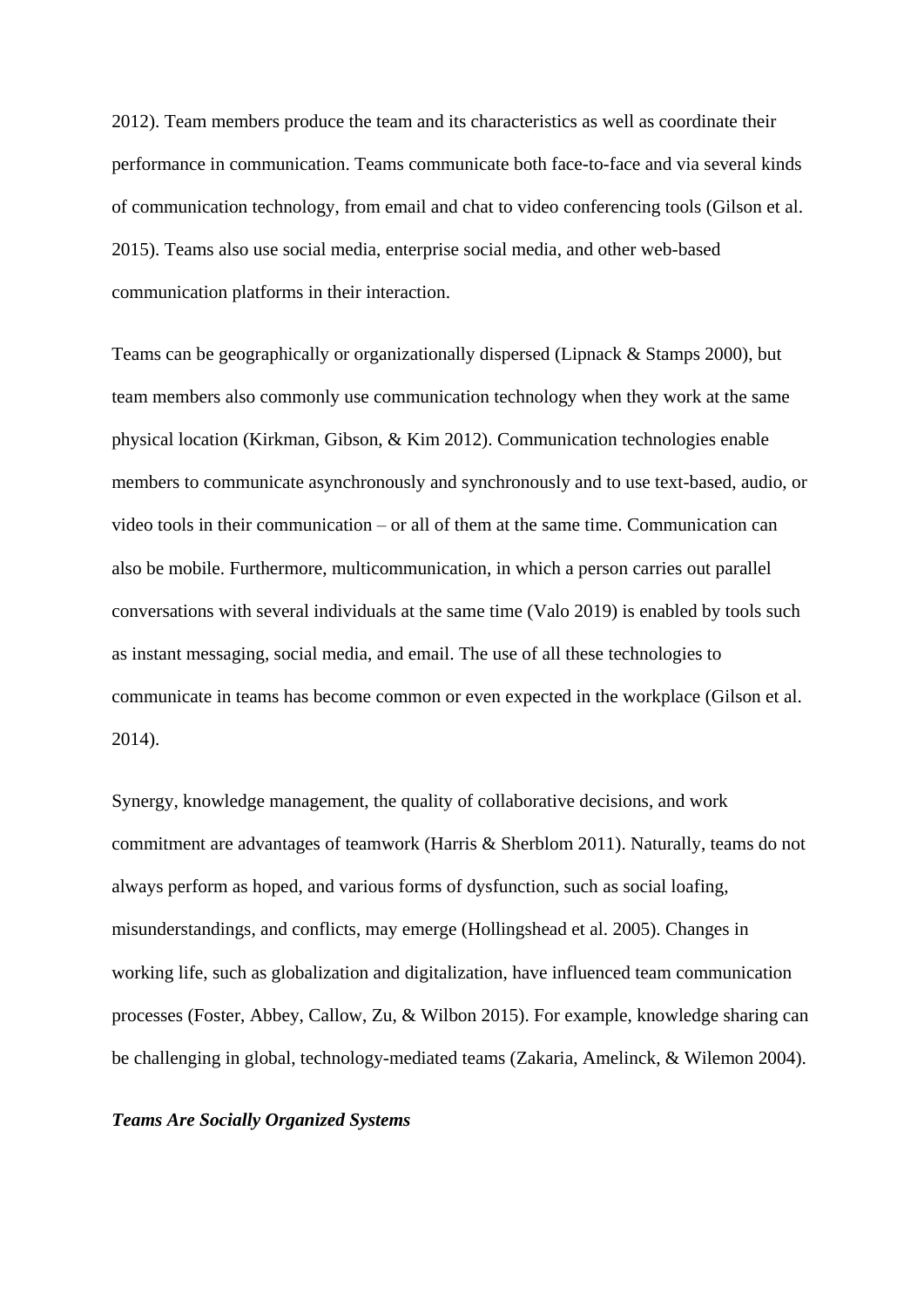When collaboration is organized on the basis of teams, communication processes and qualities are dependent on various factors, from personal competencies and relationship history to environmental features (Sunwolf 2012). Interpersonal communication is relational, dynamic, and contextual in nature – and as a result, it is frequently convoluted as well (Poole 2014). The greater the number of people involved in team interaction, the greater the number of relationships involved and the higher the likelihood that conflicting goals will arise. More coordination will also be required for effective collaboration to occur (Hollingshead et al. 2005). That is, building trust and making decisions are typically easier when only two people are involved than in groups comprising five (or more) members. Viewing teams as selforganizing social systems is the key to understanding team communication (Poole 2014).

Teams form internal social structures, such as boundaries, norms, and roles, on the basis of their communication (Hollingshead et al. 2005). They do so to manage team communication, both consciously and unconsciously. Accordingly, a team's existing social structures guide its communication (Fulk & McGrath 2005); for example, the team leader routinely opens and conducts team discussions. Structuration means that teams create, maintain, confirm, and shape their social structures in communication. Structures are created and maintained on a collective basis. Team members are also active agents in structuration processes, and their individual goals influence team structures. (Poole, Seibold, & McPhee 1996.) Team members use their previous experiences with structuration. However, the attempt to transfer wellfunctioning structures, such as meeting practices, from previous teams to a new team may not be automatically beneficial, because every team creates and confirms its own communicative routines. Structuration has multifaceted connections to team communication (Mathieu, Maynard, Rapp, & Gilson 2008), and recognizing them can shed light on how and why a given team functions in the way it does.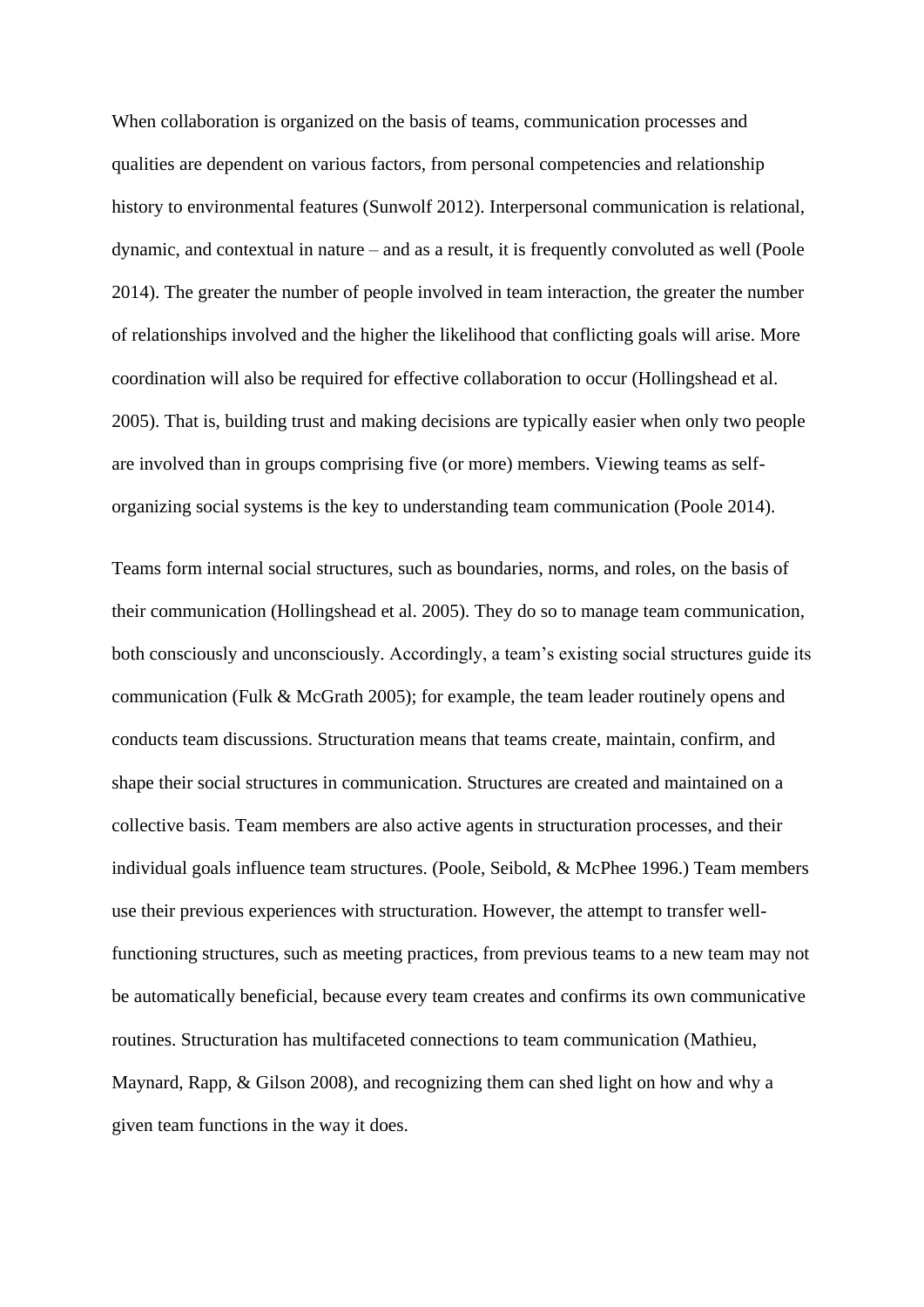The use of communication technology can be part of a team's structuration (Kim 2018). Communication technology provides the basis for certain communication practices, such as document sharing and the collaborative production of documents (Rains & Bonito 2017). However, team members can both shape the ways communication technology is used and, conversely, adapt their communication practices – such as taking turns and choosing discussion topics – to conform to a certain communication technology (and to the needs of the team). For instance, members can decide what kinds of chats, conference platforms, intranet spaces, enterprise social networking, or other technological forums and tools are appropriate for their communication goals. If the members have enough authority and competence to make such decisions, they can also select norms that fit the chosen technologies. However, norms often develop unconsciously, and it takes time for them to become established. Adaptation to the use of communication technology may bring new norms established elsewhere. In contrast, although a team may have developed a norm of showing support by using symbols in the chat box, this norm may not be adopted by a new team. Team members can play an active role in reshaping communication norms and practices.

Another important perspective on team communication views teams as open social systems that consist of several interdependent inputs, processes, and outputs (Poole 2014). Inputs are, for example, the individual team members' competencies, agendas, and contexts. Producing norms, task performance, and developing and maintaining cohesion and trust are examples of communication processes. Processes can produce tangible outputs, such as products, services, and new ideas (Mathieu et al. 2008).

Additionally, team communication often results in communicative outputs, such as competence, trust, and cohesion, which in turn become available as inputs for further team processes. Team communication can result in several outcomes that are not reducible to their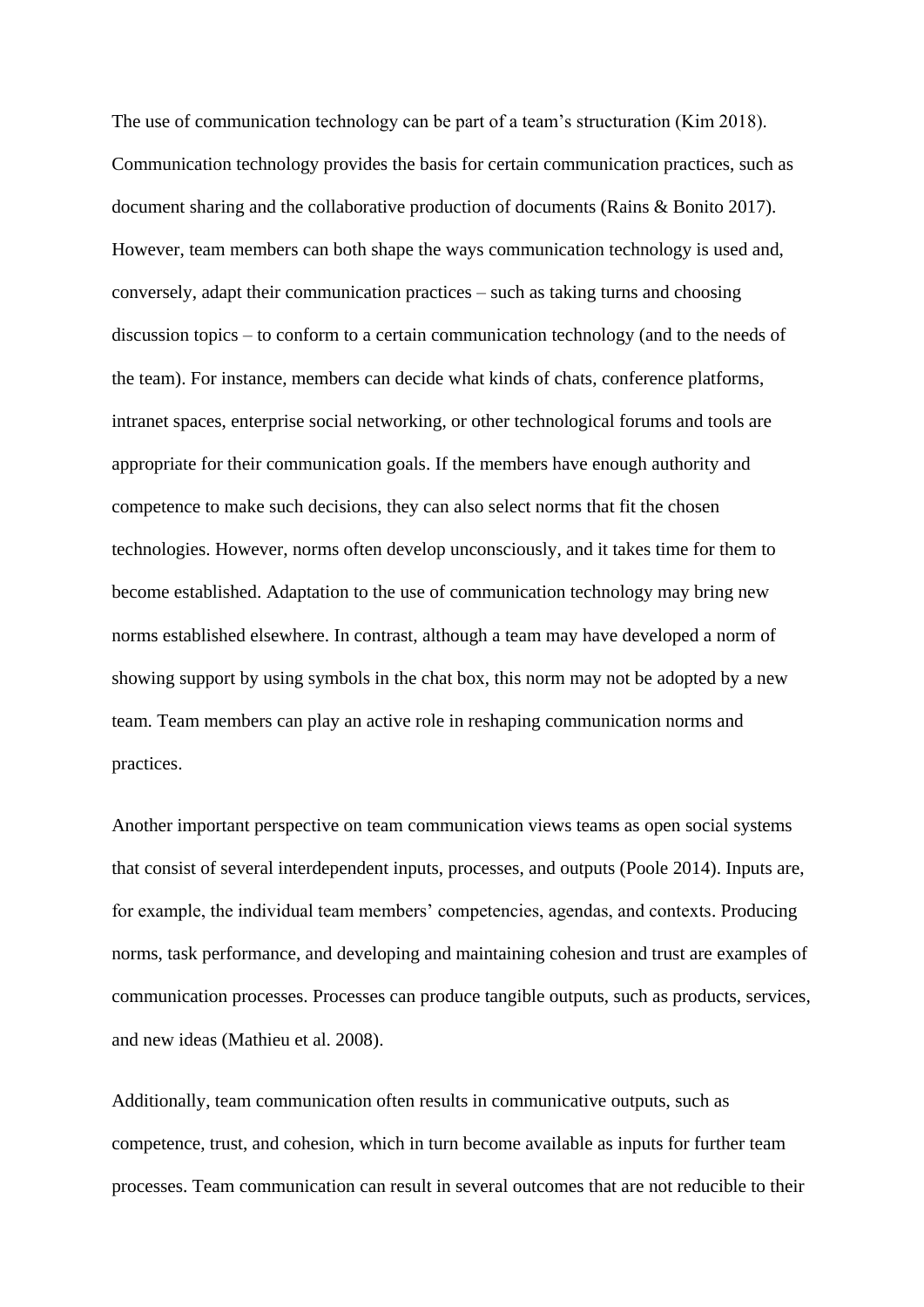inputs, and team communication evolves over time. Thus, teams should not be viewed only as a fixed set of components or at a certain point in time. For example, forming a team of experts does not automatically guarantee success. Both the collective history of a team and its members' individual experiences are important elements affecting team communication (Hollingshead et al. 2005).

Seeing team communication as systemic illuminates why certain components alone do not guarantee the success of a team. The success or failure of a team is commonly explained by recourse to a particular element, such as leadership, communication technology, or the diversity of team members. However, the causes are not always so clear. Instead, any kind of interaction, such as arguing, can either improve, stabilize, or deteriorate a team's performance. Viewing teams as complex systems consisting of interdependent, dynamic elements (Poole 2014) offers a broader understanding and emphasizes team communication. Instead of focusing on only one element, such as a certain type of expertise or communication platform, it is more beneficial to scrutinize what happens in team communication and develop strategies for adjusting to it.

To conclude, teams differ, and the communication they pursue can have different emphases. It is important to recognize that as teams fulfill various kinds of goals in various contexts, many forms of communication can be appropriate: There is no epitome of team success. Instead, there might be several effective solutions for certain situations or for a certain team. The important thing is to understand that team communication is a dynamic, socially constructed phenomenon and that the factors related to communication processes and outcomes are not revertible.

**Team Communication Is Dynamic**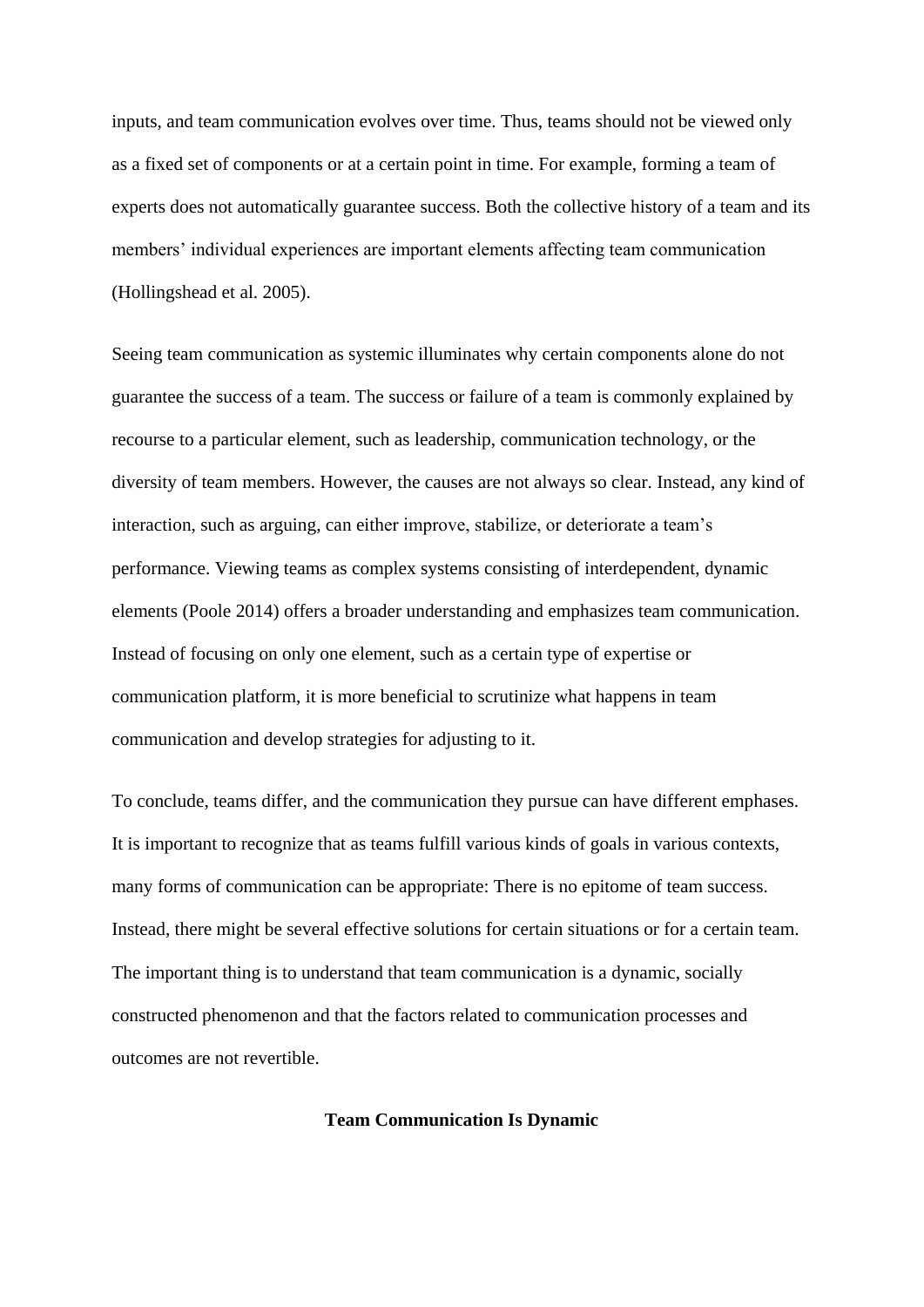Team communication is inherently dynamic, and it is affected by several important factors. This section presents such factors in order to explain team processes and why teams do or do not succeed.

# *Membership and Leadership*

Teams can be formed in many ways. The initial reason for forming a team can originate from an organization, a certain project, a customer, or the team itself. Team membership is not limited to a certain workplace, physical location, or time. Team composition may include members from separate organizations and stakeholders. Changes in membership involving one or several members at the same time (Mathieu, Tannenbaum, Donsbach, & Alliger 2014) can complicate the team's composition. Team members can represent a broad variety of expertise, backgrounds, values, and interests. Global organizations are involved in alliances and joint ventures, and the provider and the customer, or another end user, might belong to the same cross-boundary team (Ahmad & Lutters 2015). The duration of a team can vary from a long-term period to a short, project-based period: A member might belong to the same team for years or months, take part in a new team immediately after another team disbands, visit a team sporadically, or be a member of several teams at the same time and have either the same or different roles in those teams. Because memberships are manifold, team boundaries and composition are permeable (Putnam, Stohl, & Baker 2012).

The diversity of teams can cause faultlines that split a team into cliques or subgroups (Lau & Murninghan 1998). Knowledge-based faultlines, which divide teams according to knowledge and expertise, can be especially problematic: If members find common ground in terms of their expertise or experience only with certain individuals, the team cannot function fully as a team, which can cause poor performance (Georgakakis, Greve, & Ruigrok 2017).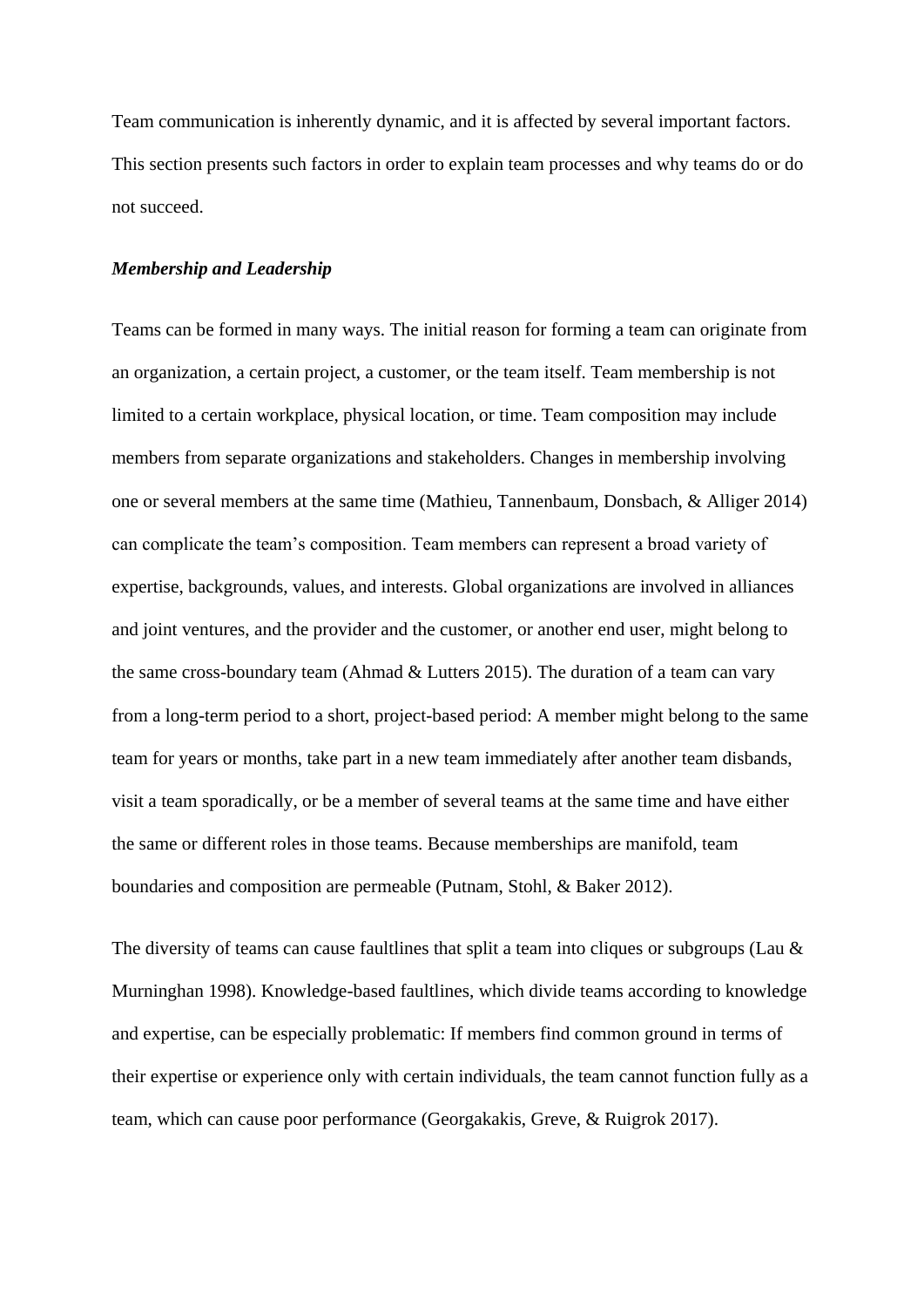Communicative roles are given and assumed via communication, as members receive implicit or explicit feedback regarding their communication behavior and begin to reinforce certain behaviors accordingly (Lehmann-Willenbrock, Beck, & Kauffeld 2016). Roles can be both functional and dysfunctional in terms of team performance and member satisfaction. In team meetings, the emergent roles of facilitators, solution seekers, and problem analysts are seen as positive, whereas those of complainers and the indifferent can be dysfunctional (Lehmann-Willenbrock et al. 2016).

Leadership occurs in all kinds of teams, and like team membership, it can be structured and can emerge in a multitude of ways. Either a member or someone operating from outside the team can lead it. Leadership may be enacted from an organizationally appointed position or by one or several people emergently taking on leadership responsibilities through communication. Team leadership is often approached as a set of functions that a leader must ensure in order to foster team success. The leader must identify the needs of the team and aid the team in satisfying them (Morgeson, DeRue, & Karam 2010). The functions of team leadership include motivating team members, facilitating the team's planning, or setting an example for desired team behavior. Relational communication, such as listening to team members and offering social support, is important in team leadership (Graça & Passos 2015). Both task-oriented and relationship-oriented leadership predict team effectiveness (Burke et al. 2006).

Shared leadership is often viewed as a solution for teams facing increased competition and rapid changes and as a source of "collective wisdom" (Salas, Rosen, Burke, & Goodwin 2009). Shared leadership is a relational and collaborative leadership process (Kocolowski 2010) and involves distributing the leadership functions to several or all team members. It can also mean allowing leaders to emerge, for example, based on their expertise. Shared leadership is an important predictor of effectiveness (Pearce & Sims 2002). Successfully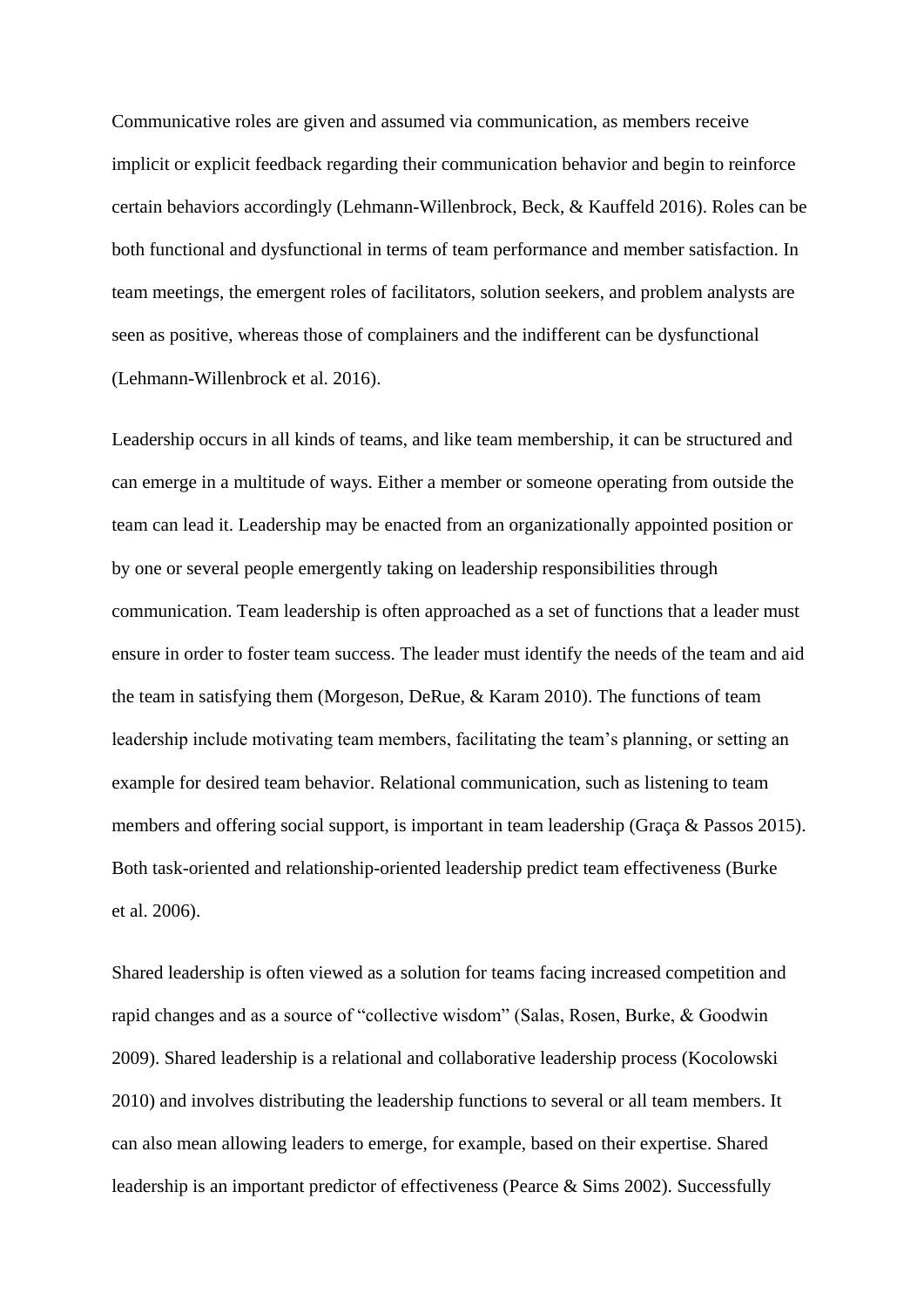shared leadership requires high-quality communication processes, such as negotiating shared goals and structures of work, communicating trust, an active endeavor to reduce misunderstandings and solve conflicts, as well as active encouragement of differing views in problem-solving and decision-making (Kocolowski 2010).

Especially in long-term teams, members' needs for leadership may change as the team develops or as the tasks, relationships, competencies, or even organizational ideals of leadership change. Members of new teams are often reliant on a designated leader to provide direction and safety in communication when they undertake new assignments and relationships (Wheelan, Davidson, & Tilin 2003). Shared leadership is often seen as beneficial for more mature teams. It may be challenging, because conflicts over roles and power may emerge over time (Nicolaides et al. 2014). However, the desire and ability to share leadership may develop over time as well, as members learn effective collaboration with and from each other (Salas et al. 2009).

## *Goals Guide Team Communication*

Despite the variety of team types, they all share the basic function of accomplishing goals (Hollingshead et al. 2005). Goals can be long-term, broadly or narrowly defined, or abstract, and they often determine the basic function of the team. For example, the goal of a production team could be to develop a product or model for a certain purpose with welldefined details, or to generate new products more generally. Goals can also be set for the purposes of a particular meeting; the goal of a cooperative team's first meeting could be to familiarize members with one another. Irrespective of the defined goals, teams can produce other relevant or unexpected outcomes, such as well-being. Goals are set and executed in communication.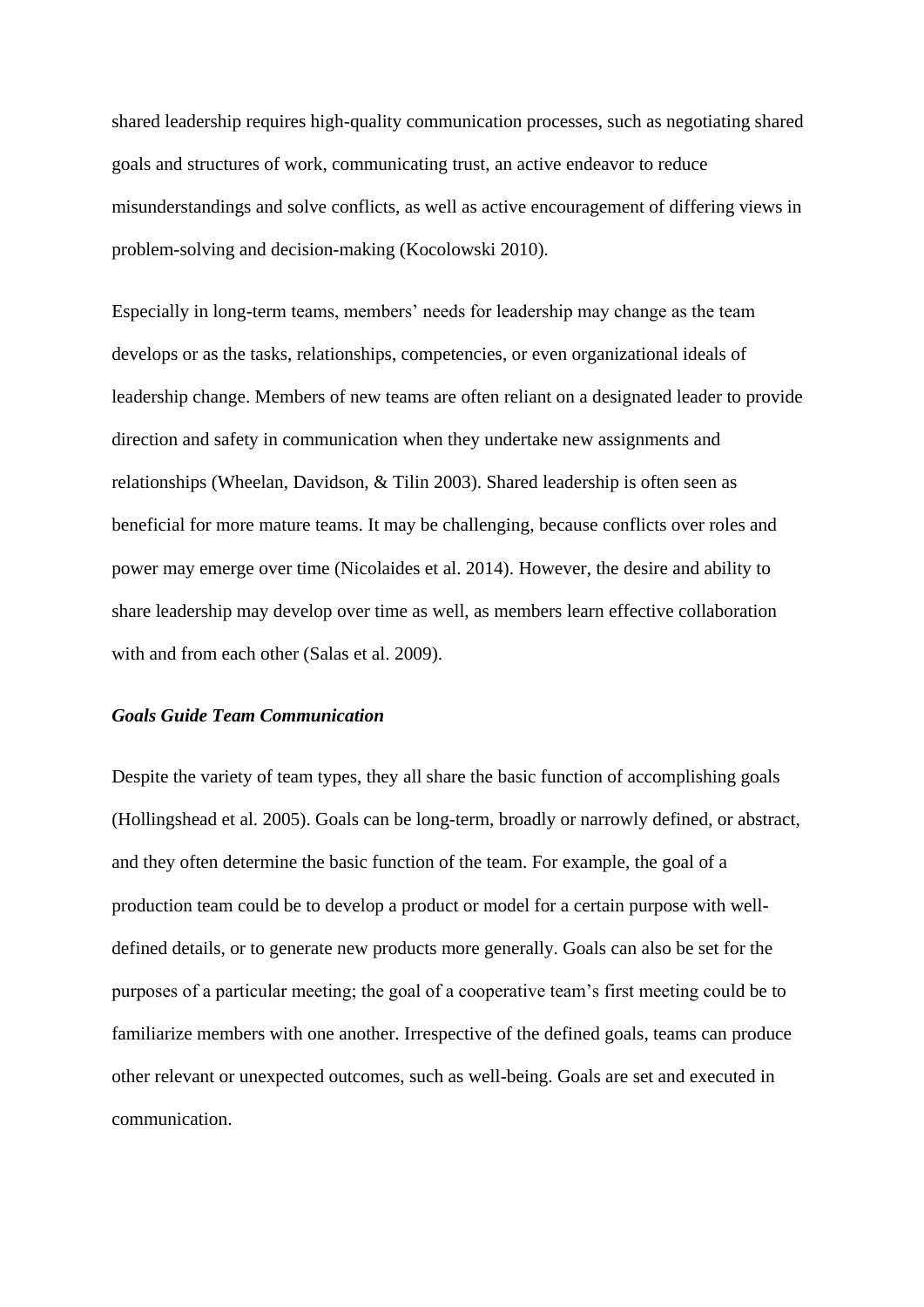Interaction tasks – such as decision-making, problem-solving, planning, generating ideas, and providing social support – indicate the way in which teams communicate in order to achieve their goals (Zigurs & Buckland 1998). In the literature, the terms tasks and task-orientation often refer to assignments and responsibilities, and they are used to distinguish communication related to such responsibilities from nontask or relationship-oriented team communication. Here, the term interaction task is used to describe all the tasks that teams fulfill in their communication. Tasks can have different emphases: Whereas some are more important and last longer, others have less relevance and emerge for only a short period of time. Tasks are an essential part of what happens in team communication in certain situations, such as meetings (Zigurs & Buckland 1998).

Tasks can be a defining characteristic of teams and a behavioral requirement for accomplishing stated goals (Zigurs & Buckland 1998). Project teams, top management teams, and product development teams are only a few examples of teams named according to their basic functions, which also guide team interaction. However, teams actually execute a wide variety of interaction tasks, and teams can accomplish several tasks simultaneously (Marks, Mathieu, & Zaccaro 2001).

Decision-making, one of the key interaction tasks, entails negotiation processes to find a solution to an issue identified as problematic. Various small- and large-scale decisions are made every day, from scheduling entire projects to deciding when to take a break during a meeting. Good decision-making is often understood as a cost-effective, normative, formal process of rational choices made by informed individuals (Weick, Sutcliffe, & Obstfeld 2005). Ideally, a team should first conduct a thorough analysis of the problem at hand and then establish the criteria for an acceptable choice, generate a set of possible solutions, and finally, critically analyze the consequences of each potential solution (Hollingshead et al. 2005).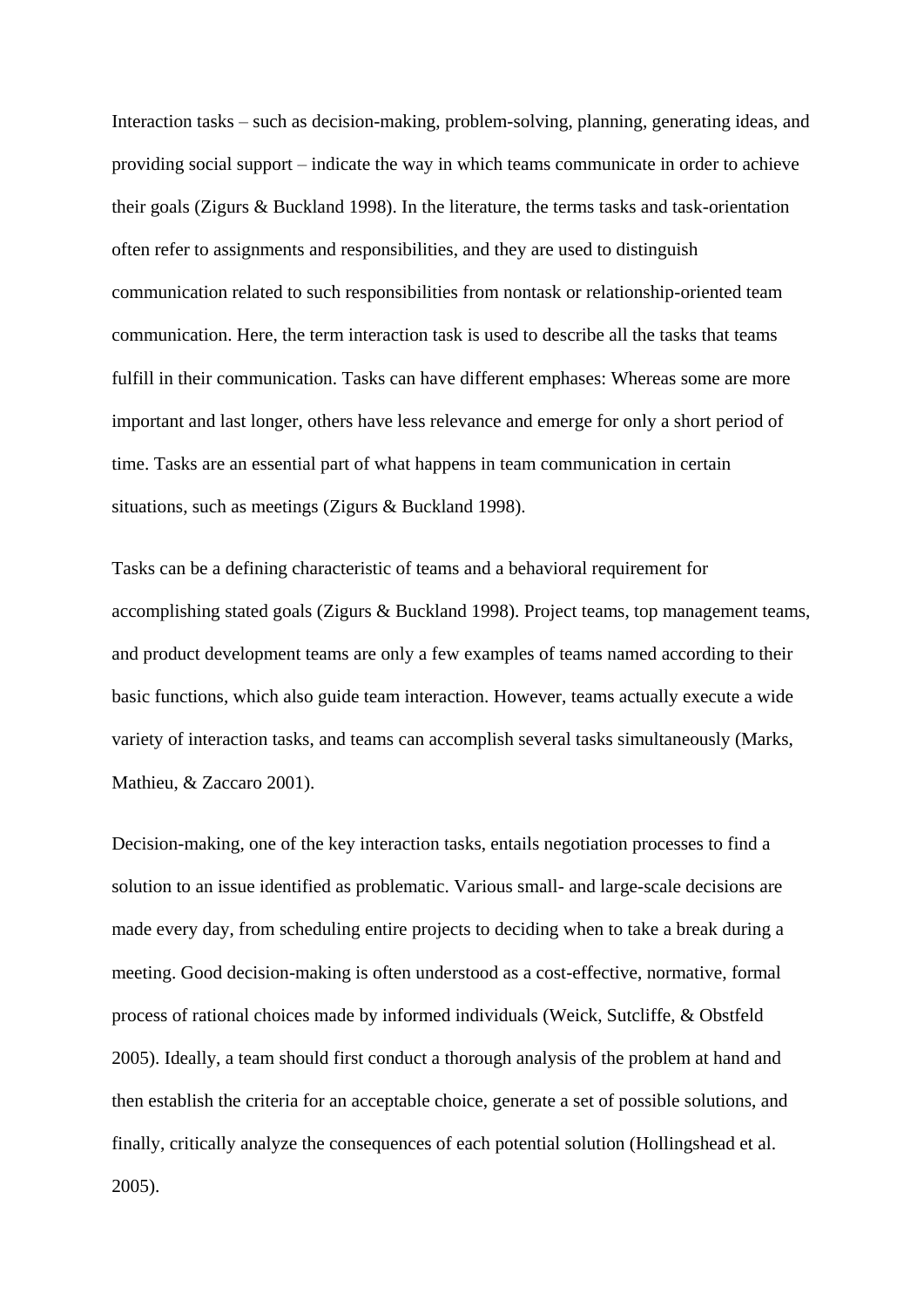When a team makes joint decisions, groupthink may arise. Groupthink (Janis 1972) refers to the social pressure to establish consensus, and the overt protection of group cohesion  $-a$ sense of belongingness and connection within a group – and can lead to ill-informed and uncritical decision-making. To prevent groupthink, a team may ensure critical evaluation collectively or delegate to a member the role of critical evaluator. This is especially important in decision-making regarding complex, multidimensional assignments with many possible solutions (Orlitzky & Hirokawa 2001). Fruitful dissent can also be encouraged by a leader (Tourish 2014). Speaking out and considering differing views can boost team creativity and innovation and prevent groupthink (DeDreu & West 2001).

Another central task is sensemaking, which can be related to problems, decisions, or goals. Sensemaking is a jointly produced attempt to understand the issues at hand and how they are situated within the past, the present, and the future of the team (Weick et al. 2005). Sensemaking may occur, for example, when a team pauses in the midst of decision-making to discuss their previous knowledge or the goals of the decision-making process, that is, to make sense of the situation. Sometimes sensemaking does not unfold in a rational fashion. For example, dramatizations, such as repeatedly shared stories, anecdotes, and inside jokes (Bormann 1996) can be useful tools for building a shared understanding of decisions, their possible consequences, and the team's competence (Horila 2017). Although dramatizing can seem like a time-consuming, tangential form of communication, it can be a rather powerful way to make sense of multifaceted issues. Diverging stories and interpretations can boost creativity and critical evaluation (Zanin, Hoelscher, & Kramer 2016). Sometimes, instead of reaching for a finite solution, it is more important to reach a shared understanding of a problem – its parts and possible consequences – or to make sure that team members feel heard in a discussion. A shared understanding of important team tasks and processes is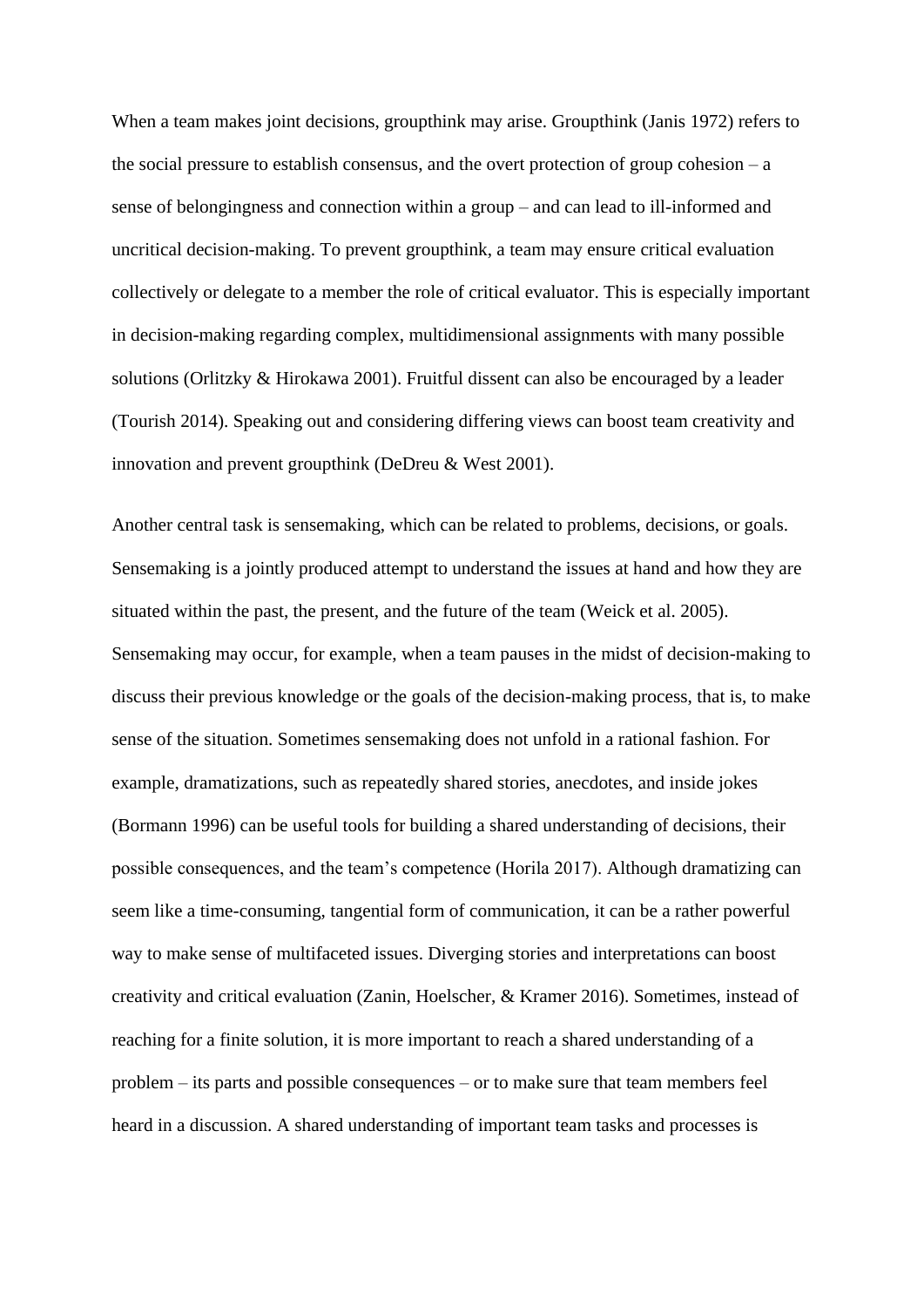important for team effectiveness. For example, a similar understanding of the scope and requirements of a problem is vital to team coordination and performance (Matteson 2015).

Certain kinds of communication tasks should fit a certain kind of team and a certain kind of goal. Moreover, communication technologies should be chosen to suit tasks (Zigurs & Khazanchi 2008). Difficult and complex tasks require communication technology that offers as rich a form of communication as possible as well as tools for information processing. If completing a task needs increased synergy and trust in a team, a communication technology that enables seeing team members' faces and hearing their voices would likely be suitable (Zigurs & Khazanchi 2008).

## *Evaluating Team Communication*

The ability to recognize, reflect on, and evaluate team communication is an essential part of team competence (Berry 2011). In fact, evaluation is a requirement for team development. Even though all teams strive for success, criteria and aims that guide evaluation naturally differ. Evaluation can be focused on outcomes and achievements (Greenbaum & Query 1999) as well as processes, performance, and communication (Mathieu et al. 2008). The context and team habits should be taken into consideration when evaluating team communication (Mathieu et al. 2008). Team members, the organization, or even customers can evaluate teams.

In organizations, team evaluation is often seen as something measurable. However, evaluating team communication in order to develop the team requires thorough reflection on the communication processes. Viewing team structures and teams as systems may shed light on how important it is to see team communication as situational, contextual, and dynamic. Evaluation should be focused on the factors needing improvement, and the focus should guide the criteria of evaluation. For example, if the team is not innovative enough, it could be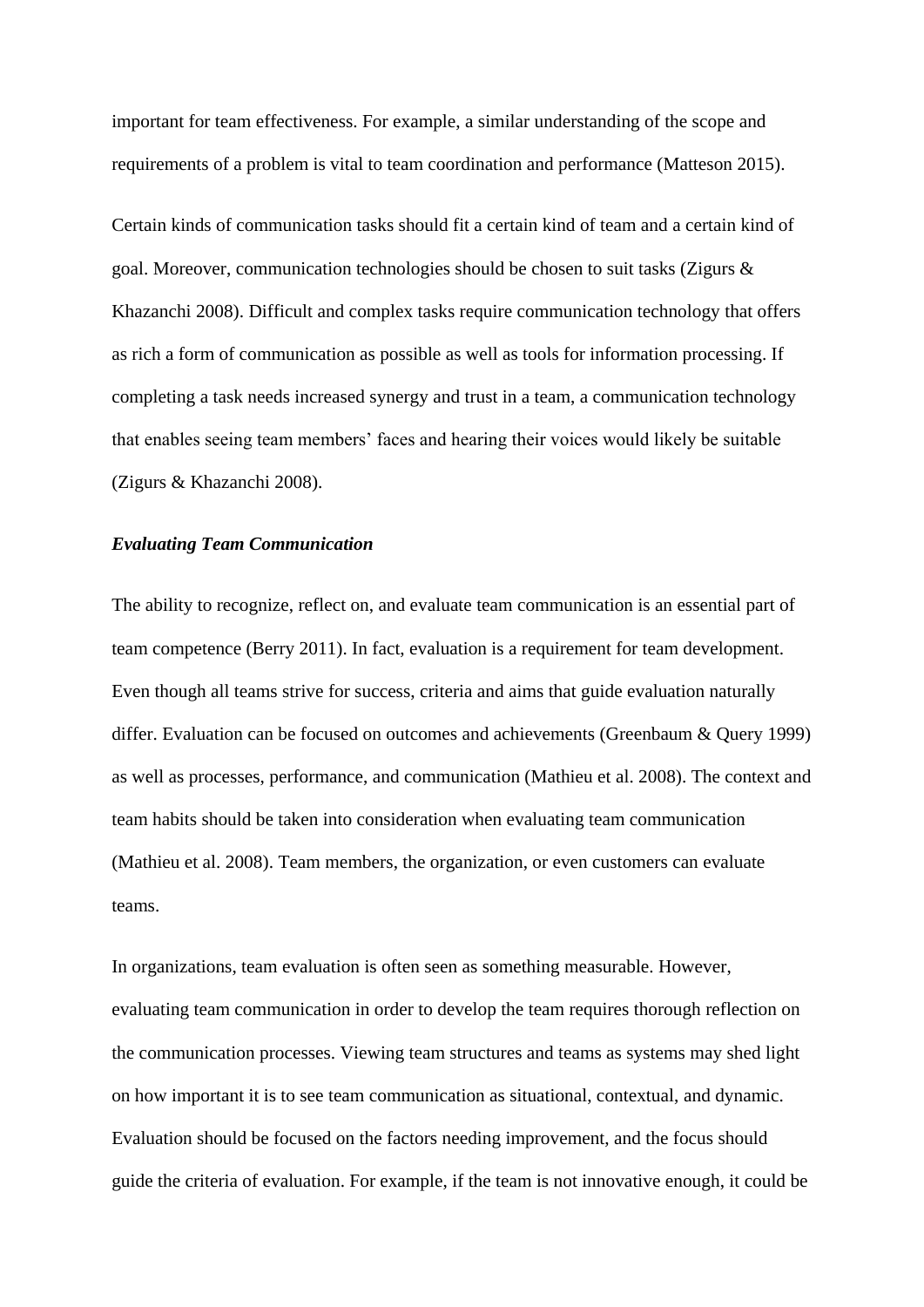beneficial to reflect on what kind of culture the team has or if the members trust each other to make out-of-the-box suggestions. In this kind of situation, evaluating only team outcomes would not help the team improve its communication. Instead of setting the goal of being more innovative, the team would probably benefit from paying attention to its ideagenerating practices.

Team success does not always indicate that team interaction is entirely of high quality or even mediocre. A team can also achieve its goals by chance, by deciding to ignore potentially emerging problems, or as a result of excellent leadership. The full potential of teams – including work commitment, relational satisfaction, and well-being – is not always fully realized. Sometimes the commitment to achieving organizational goals shown by team members is so strong that other goals, such as solving relational conflicts, receive less emphasis or are even ignored.

One way to evaluate team communication is to analyze how the team itself perceives it. Team efficacy is a team's perception of its ability to achieve objectives (Porter 2005), and it is a predictor of actual performance (Gully, Incalcaterra, Joshi, & Beaubien 2002). This means that if team members believe they will succeed in accomplishing their tasks, they will actually perform better than they would if they lacked confidence (Bandura 1997; Hardin, Fuller, & Davidson 2007). Team efficacy is based on the assumption that in team communication, members will share, form, and modify knowledge about their tasks and processes, and thus the team's collective perception of its ability to succeed is relevant (Joe, Tsai, Lin, & Liu 2014). In the digital context, team efficacy is a team's perception of its ability to be successful in a distributed environment (Fuller, Hardin, & Davidson 2006). It is important to be aware of and reflect on efficacy in teams.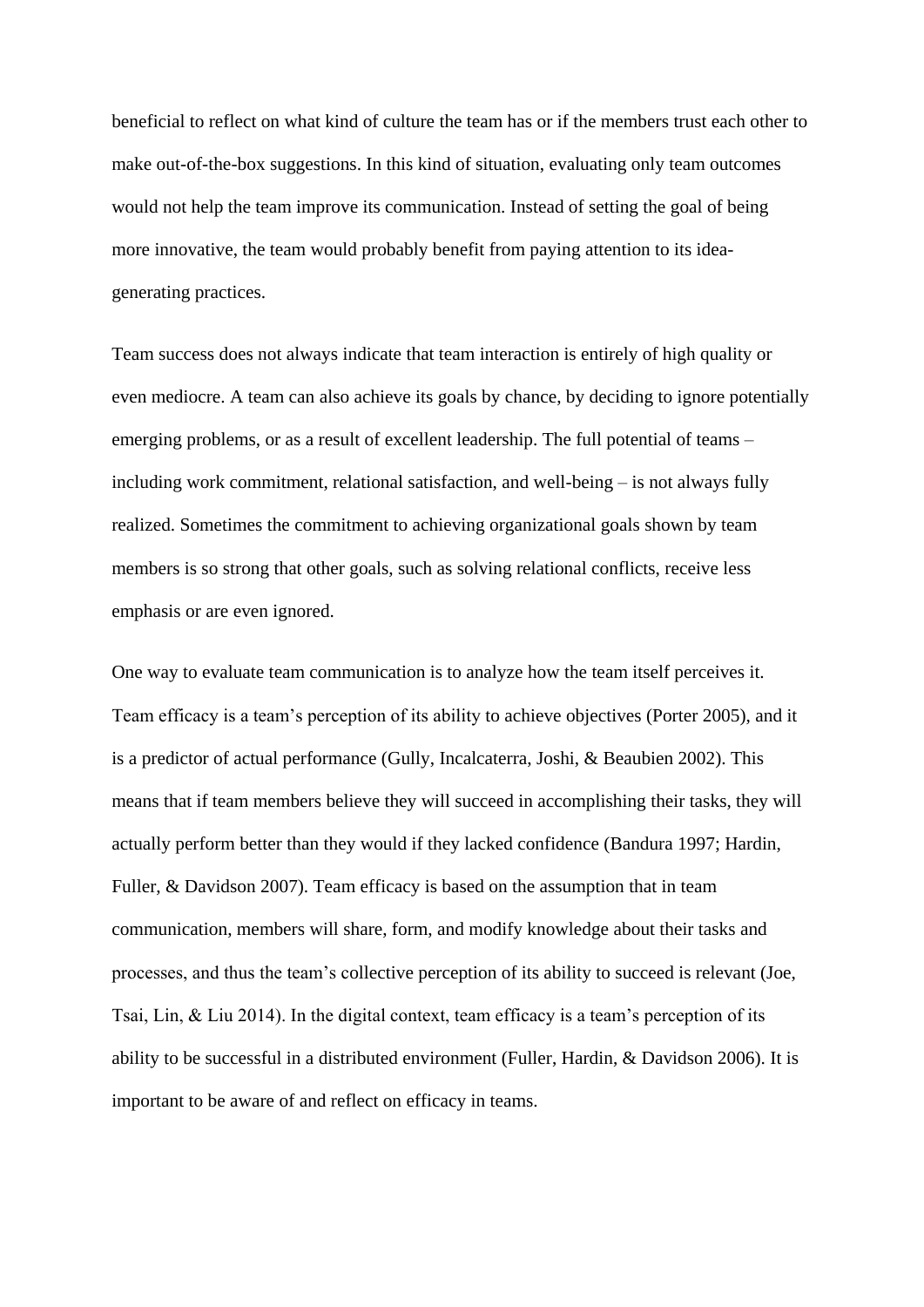## **Practical Implications**

Teams should be encouraged to reflect on and evaluate their communication. Analyzing what kinds of communication practices guide them and how and why those practices are created and maintained facilitates the understanding of team communication. Evaluation requires resources – time and competence, among others.

It is impossible to observe all the processes and phenomena of team communication at a certain point in time. This limitation needs to be acknowledged. However, in practice, reflecting on team communication regularly during teamwork and talking about problems and dysfunctional practices are reasonable courses of action. It is equally important to evaluate team communication as a whole instead of focusing only on outcomes.

It may be unreasonable to expect team communication to be cost-efficient, straightforward, or even rational at all times. Relational communication is needed to build relationships, but it is also a way to construct team identity, increase cohesion, or boost creativity. Instead of trying to limit sidetrack discussion, both members and leaders may benefit from allowing it. Sidetracks can in fact play an important role in team communication. Furthermore, achieving organizational goals do not always fulfill the needs that team members have for well-being or contentment. Practically, the ability to support wellness requires resources from the team and the organization, that is, time, competence, and the authority to recognize needs and act according to the team's dynamic needs.

The needs and best practices of membership and leadership are often team-specific, and they may change over time. A new team may be best led with authority, but it may later benefit from shared leadership. Sometimes a team may need to transition from shared leadership to having a single person assume responsibility. It is thus important that the procedures of shared or centralized leadership are regularly negotiated among team leaders and members.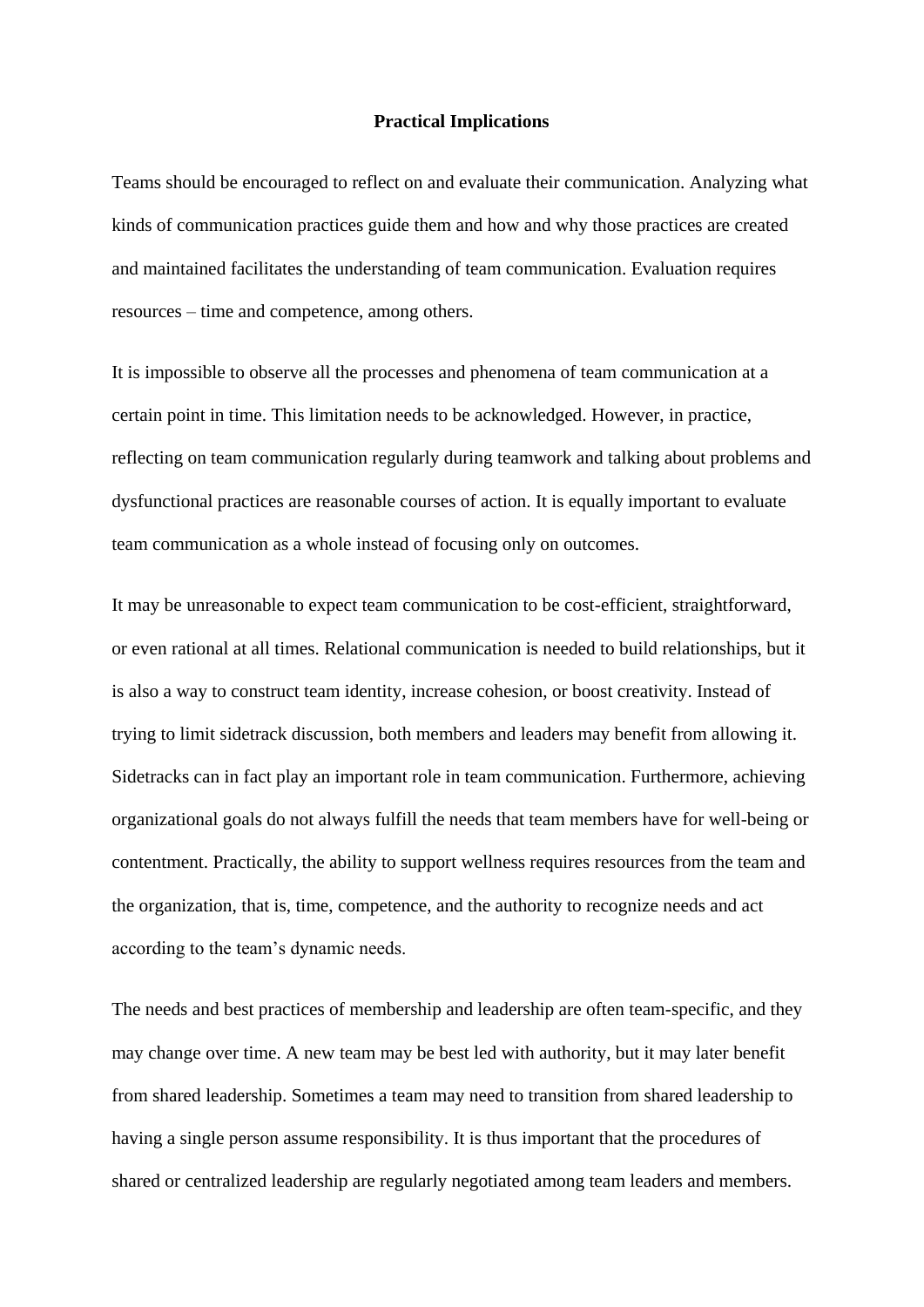Team members should also have the opportunity to take part in the selection of communication technologies and, if necessary, enough authority to change the chosen technologies or the ways they are used.

Understanding working-life team communication in practice requires the recognition that teams can have different kinds of goals and that these goals need different kinds of communication practices. Team goals should guide the evaluation of teams. Not all teamwork can or needs to be successful in all respects, and not every team can have all the resources needed for ideal teamwork. Teams are never complete or permanent.

What to consider in the workplace:

• It should be acknowledged that teams are not all alike and that there is no one best way to engage in teamwork. Various norms and other social structures guide the team's communication, but the team can shape the ways it engages in interaction.

• The practices of leadership and membership can be negotiated regularly. Both team leaders and members are capable of changing and renewing the practices.

• The team's interaction tasks should be seen in relation to different levels of needs. The team should be aware of the possible differences between the goals set by the organization, the team, and the individual team members.

• Evaluating team communication takes time but is worthwhile. The team should have the capacities (authority, time, competence) to modify its performance when necessary.

• Communication technology should be suitable for the team and its goals and needs. The team members need to take part in discussions about what communication tools are chosen and adjusted.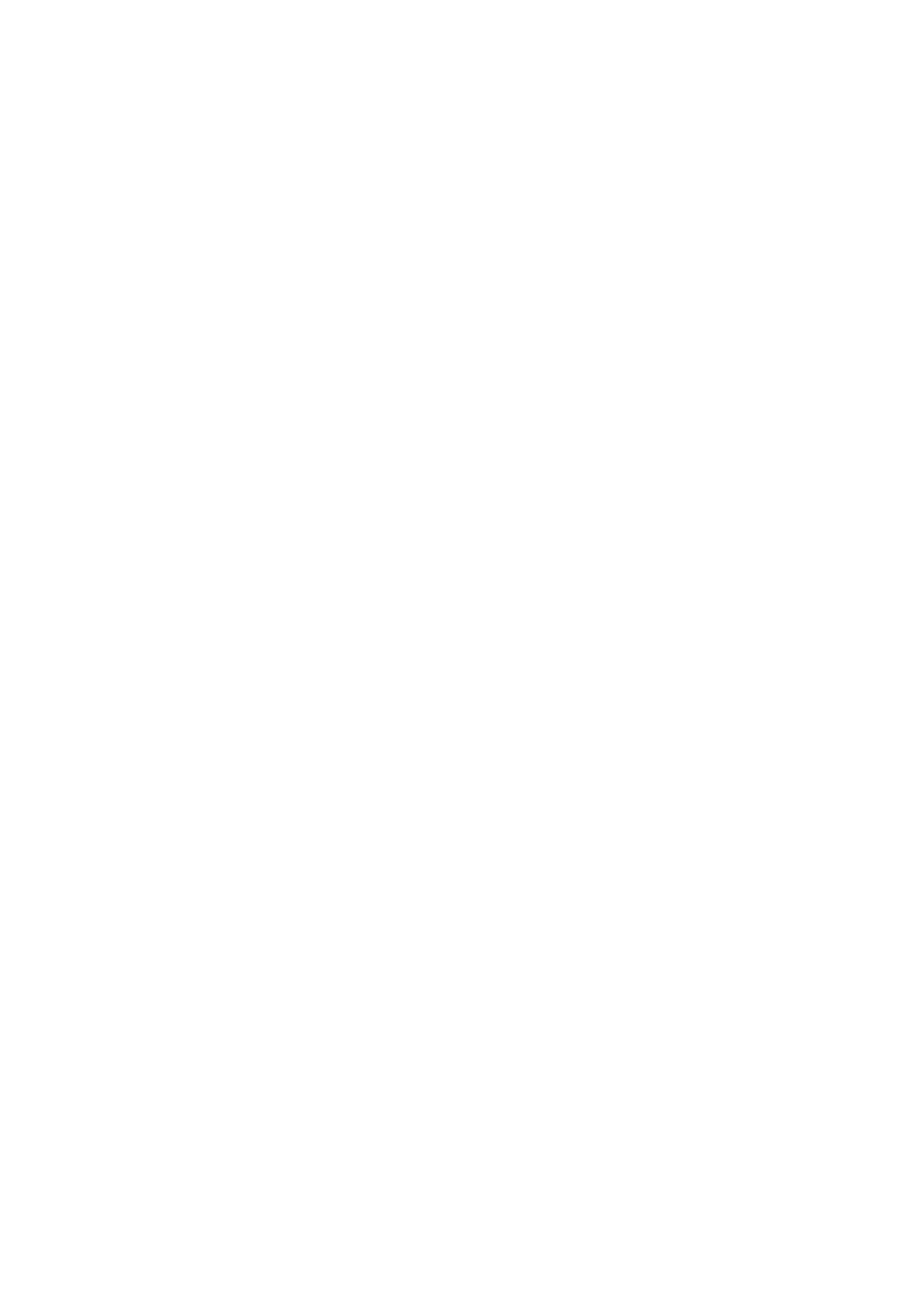#### **References**

Ahmad, R. & Lutters, W. G. (2015). Perceived faultline in virtual teams: The impact of norms of technology use. *PACIS 2015 Proceedings*, *133*.

Bandura, A. (1997). *Self-efficacy: The exercise of control*. New York, NY: Times Books.

Berry, G. R. (2011). Enhancing effectiveness on virtual teams: Understanding why traditional team skills are insufficient. *International Journal of Business Communication 48*(*2*), 186– 206.

Bormann, E. G. (1996). Symbolic convergence theory and communication in group decision making. In R. Y. Hirokawa & M. S. Poole (Eds) *Communication and group decision making*. Thousand Oaks, CA: Sage, 81–114.

Burke, C. S., Stagl, K. C., Klein, C., Goodwin, G. F., Salas, E., & Halpin, S. M. (2006). What type of leadership behaviors are functional in teams? A meta-analysis. *Leadership Quarterly 17*, 288–307.

DeDreu, C. K. & West, M. A. (2001). Minority dissent and team innovation: The importance of participation in decision making. *Journal of Applied Psychology 86*(*6*), 191–201.

Foster, M. K., Abbey, A., Callow, M. A., Zu, X., & Wilbon, A. D. (2015). Rethinking virtuality and its impact on teams. *Small Group Research 46*, 267–299.

Fulk, J. & McGrath, J. E. (2005). Touchstones: A framework for comparing premises of nine integrative perspectives on groups. In M. S. Poole & A. B. Hollingshead (Eds) *Theories of small groups*. Thousand Oaks, CA: Sage, 397–426.

Fuller, M., Hardin, A., & Davidson, R. (2006). Efficacy in technology-mediated distributed teams. *Journal of Management Information Systems 23*(*3*), 209–235.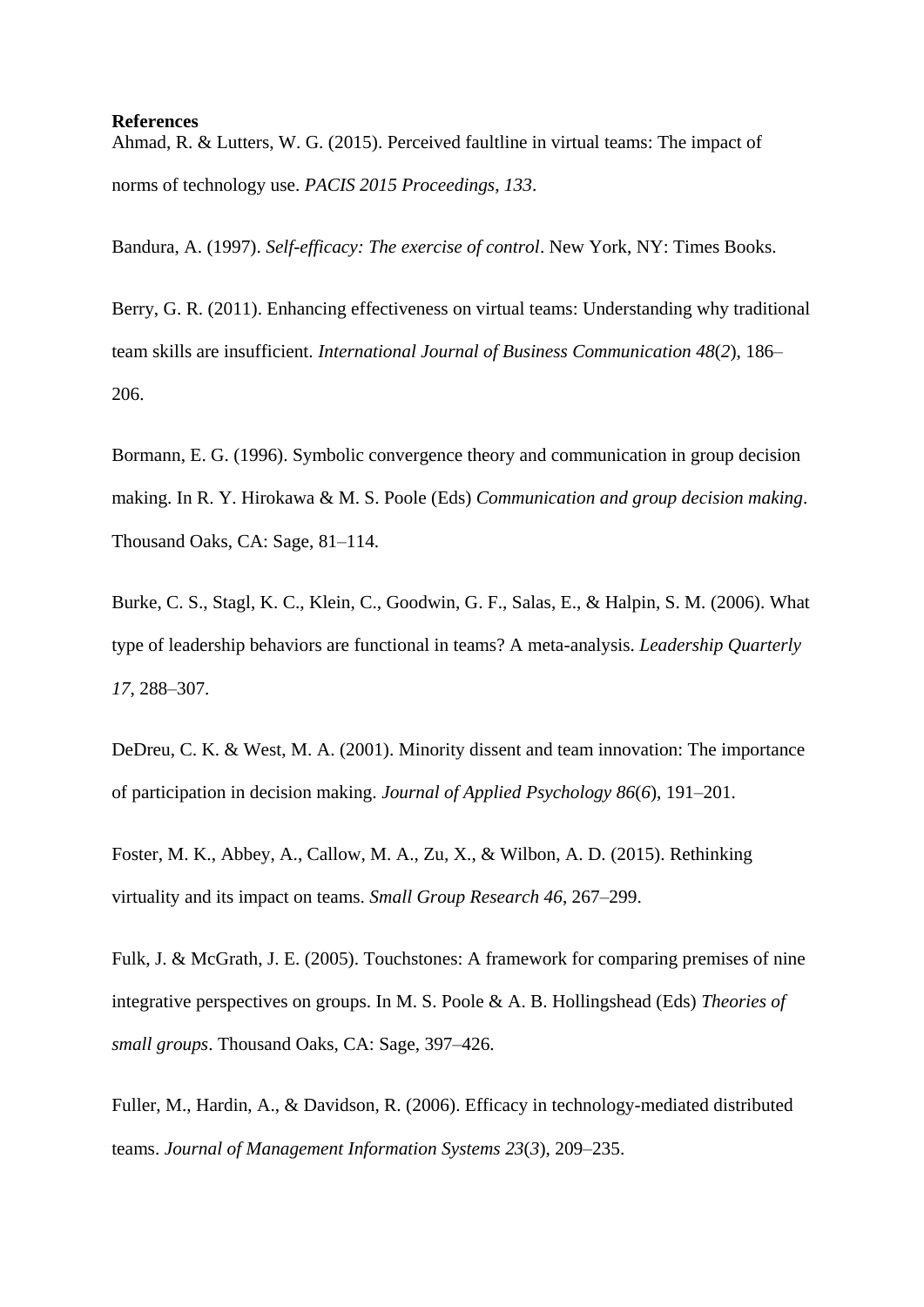Georgakakis, D., Greve, P., & Ruigrok, W. (2017). Top management team faultlines and firm performance: Examining the CEO-TMT interface. *Leadership Quarterly 28*(*6*), 741–758.

Gilson, L. L., Maynard, M. T., Young, N. C. J., Vartiainen, M., & Hakonen, M. (2015). Virtual teams research: 10 years, 10 themes, and 10 opportunities. *Journal of Management* 41, 1313–1337.

Graça, A. M. & Passos, A. M. (2015). Team leadership across contexts: A qualitative study. *Leadership & Organization Development Journal 36*(*5*), 489–511.

Greenbaum, H. H. & Query, J. L. (1999). Communication in organizational work groups: A review and analysis of natural work group studies. In L. R. Frey (Ed.) *The handbook of group communication theory & research.* Thousand Oaks, CA: Sage, 539–564.

Gully, S. M., Incalcaterra, K. A., Joshi, A., & Beaubien, J. M. (2002). A meta-analysis of team-efficacy, potency, and performance: Interdependence and level of analysis as moderators of observed relationships. *Journal of Applied Psychology 87*(*5*), 819–832.

Hardin, A. M., Fuller, M. A., & Davidson, R. M. (2007). I know I can, but can we? Culture and efficacy beliefs in global virtual teams. *Small Group Research 38*(*1*), 130–155.

Harris, T. E. & Sherblom, J. C. (2011). *Small group and team communication*. 5th ed. Boston, MA: Allyn & Bacon.

Hollingshead, A. B. & Poole, M. S. (2012). Group research methods: An introduction. In A. B. Hollingshead & M. S. Poole (Eds) *Research methods for studying groups and teams*. New York, NY: Taylor & Francis.

Hollingshead, A. B., Wittenbaum, G. M., Paulus, P. B., Hirokawa, R. Y., Ancona, D. G., Peterson, R. S., & Yoon, K. (2005). A look at groups from the functional perspective. In M.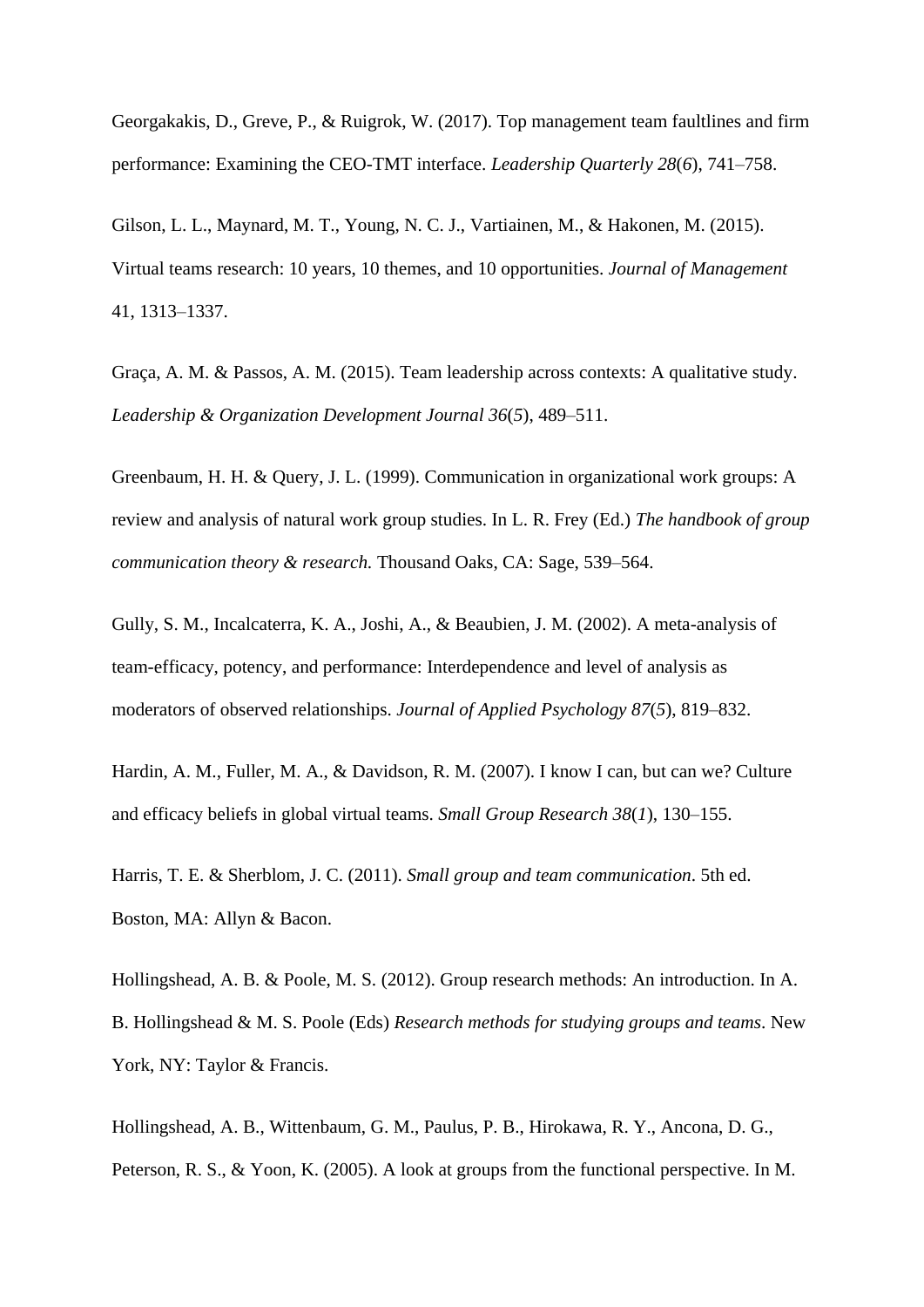S. Poole & A. B. Hollingshead (Eds) *Theories of small groups: Interdisciplinary perspectives*. Thousand Oaks, CA: Sage, 21–62.

Horila, T. (2017). Contents and functions of dramatizations in team decision-making. *International Journal of Business Communication.* Published online first. DOI 10.1177/2329488417743983 (ref.)

Janis, I. L. (1972). *Victims of groupthink: A psychological study of foreign-policy decisions and fiascoes*. Oxford: Houghton Mifflin.

Joe, S.-H., Tsai, Y.-H., Lin, C.-P., & Liu, W.-T. (2014). Modeling team performance and its determinants in high-tech industries: Future trends of virtual teaming. *Technological Forecasting & Social Change* 88, 16–25.

Kim, H. (2018). The mutual constitution of social media use and status hierarchies in global organizing. *Management Communication Quarterly 32*(*4*), 471–503.

Kirkman, B. L., Gibson, C. B., & Kim, K. (2012). Across borders and technologies: Advancements in virtual team research. In S. W. J. Kozlowski (Ed.) *Oxford handbook of industrial and organizational psychology.* Vol. *1*. New York, NY: Oxford University Press, 789–858.

Kirkman, B. L. & Rosen, B. (2000). Powering up teams. *Organizational Dynamics 28*(*3*), 48–65.

Kocolowski, M. D. (2010). Shared leadership: Is it time for a change? *Emerging Leadership Journeys 3*(*1*), 22–32.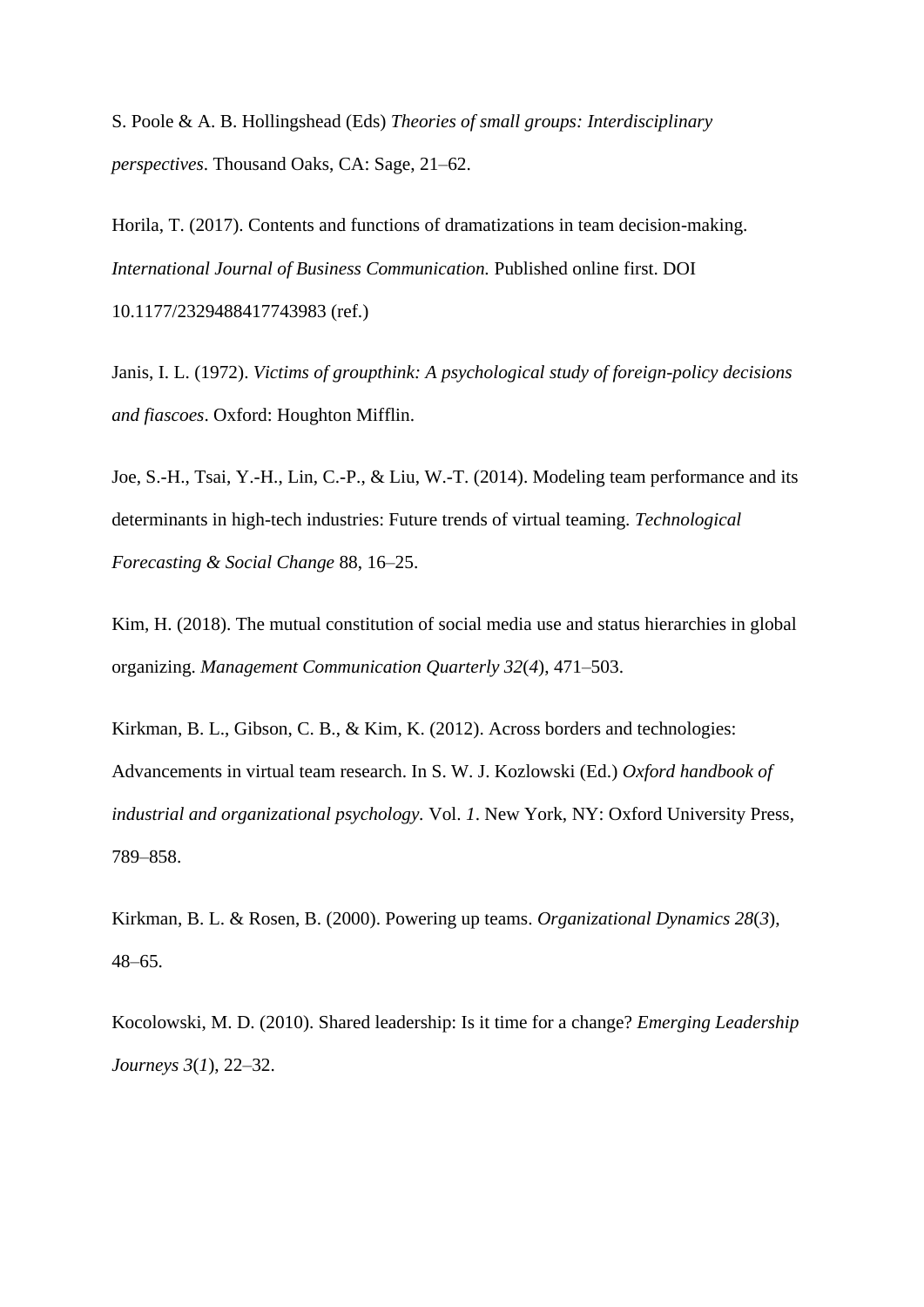Kozlowski, S. W. & Bell, B. S. (2003). Work groups and teams in organizations. In W. C. Bormann, D. R. Ilgen, & R. J. Klimoski (Eds) *Handbook of psychology*. Hoboken, NJ: John Wiley & Sons, Inc., 333–375.

Lau, D. C. & Murninghan, J. K. (1998). Demographic diversity and faultlines: The compositional dynamics of organizational groups. *Academy of Management Review 23*(*2*), 325–340.

Lehmann-Willenbrock, N., Beck, S. J., & Kauffeld, S. (2016). Emergent team roles in organizational meetings: Identifying communication patterns via cluster analysis. *Communication Studies 67*(*1*), 37–57.

Lipnack, J. & Stamps, J. (2000). *Virtual teams: People working across boundaries with technology.* 2nd ed. New York, NY: Wiley.

Marks, M. A., Mathieu, J. E., & Zaccaro, S. J. (2001). A temporally based framework and taxonomy of team processes. *Academy of Management Review 26*(*3*), 356–376.

Mathieu, J. E., Maynard, M. T., Rapp, T., & Gilson, L. (2008). Team effectiveness 1997– 2007: A review of recent advancements and a glimpse into the future. *Journal of Management* 34, 410–476.

Mathieu, J. E., Tannenbaum, S. I., Donsbach, J. S., & Alliger, G. M. (2014). A review and integration of team composition models: Moving toward a dynamic and temporal framework. *Journal of Management 40*(*1*), 130–160.

Matteson, M. (2015). Capturing shared mental models: An approach for bona fide groups. *Journal of Librarianship and Information Science 47*(*1*), 56–70.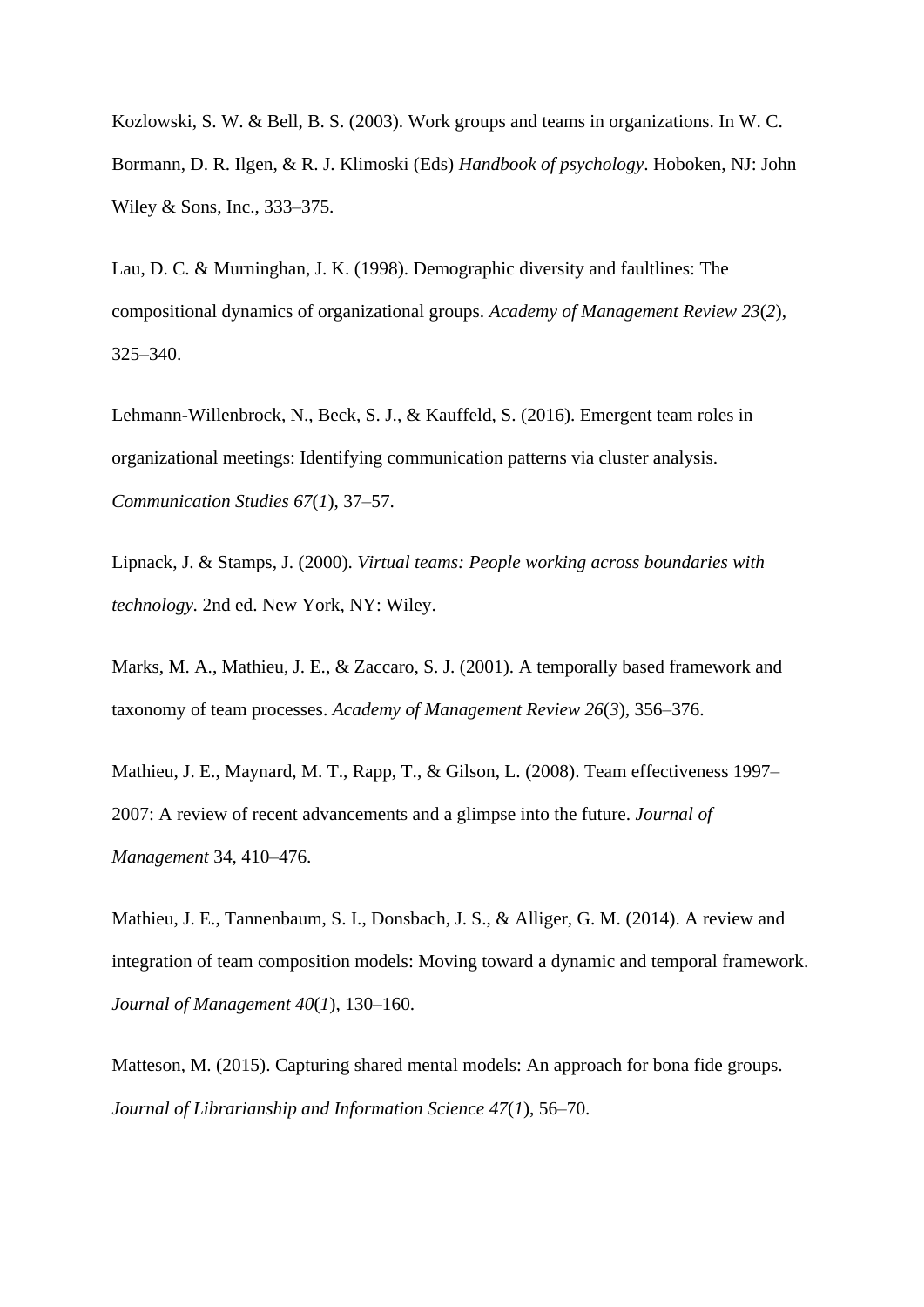Morgeson, F. P., DeRue, D. S., & Karam, E. P. (2010). Leadership in teams: A functional approach to understanding leadership structures and processes. *Journal of Management 36*(*1*), 5–39.

Nicolaides, V. C., LaPort, K. A., Chen, T. R., Tomassetti, A. J., Weis, E. J., Zaccaro, S. J., & Cortina, J. M. (2014). The shared leadership of teams: A meta-analysis of proximal, distal, and moderating relationships. *Leadership Quarterly 25*(*5*), 923–942.

Orlitzky, M. & Hirokawa, R. Y. (2001). To err is human, to correct for it divine: A metaanalysis of research testing the functional theory of group decision-making effectiveness. *Small Group Research 32*(*3*), 313–341.

Pearce, G. L. & Sims, H. P. Jr. (2002). Vertical versus shared leadership as predictors of the effectiveness of change management teams: An examination of aversive, directive, transactional, transformational, and empowering leader behaviors. *Group Dynamics 6*(*2*), 172–197.

Poole, M. S. (2014). Systems theory. In L. L. Putnam & D. K. Mumby (Eds) *Sage handbook of organizational communication: Advances in theory, research, and methods*. Thousand Oaks, CA: Sage, 49–74.

Poole, M. S., Seibold, D. R., & McPhee, R. D. (1996). The structuration of group decisions. In R. Y. Hirokawa & M. S. Poole (Eds) *Communication and group decision making*. 2nd ed. Thousand Oaks, CA: Sage, 114–147.

Porter, C. O. L. (2005). Goal orientation: Effects of backing up behavior, performance, efficacy, and commitment in teams. *Journal of Applied Psychology 90*(*4*), 811–818.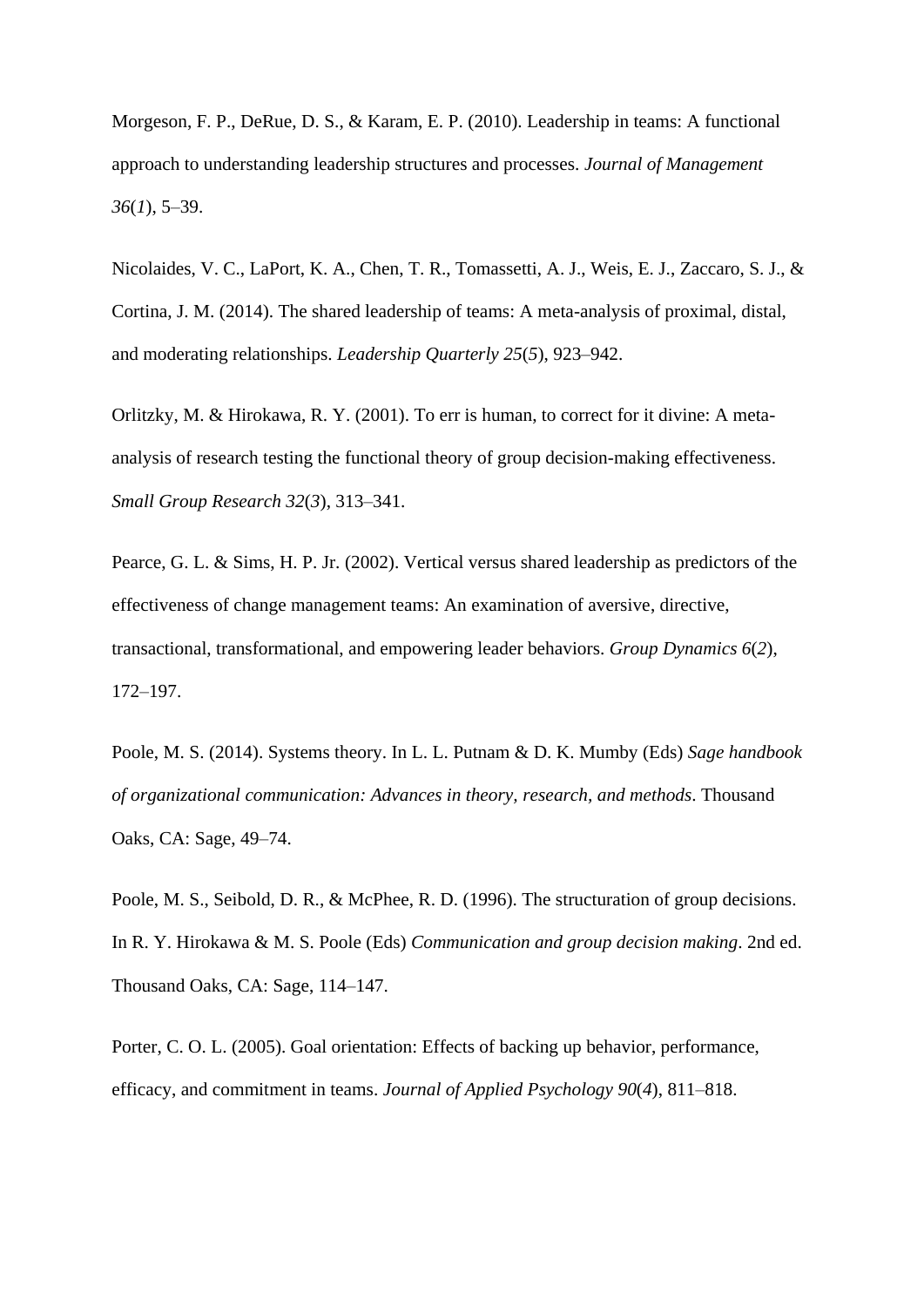Putnam, L. L., Stohl. C., & Baker, J. S. (2012). Bona fide groups: A discourse perspective. In M. S. Poole & A. Hollingshead (Eds.) *Research methods for studying groups: A behind-thescenes guide*. New York, NY: Routledge.

Rains, S. A. & Bonito, J. A. (2017). Adaptive structuration theory. In C. R. Scott & L. Lewis (Eds) *International encyclopedia of organizational communication*. Chichester: Wiley Blackwell, 1–9.\

Salas, E., Rosen, M., Burke, C. S., & Goodwin, G. F. (2009). The wisdom of collectives in organizations: An update of the teamwork competencies. In E. Salas, C. S. Burke, & G. F. Goodwin (Eds) *Team effectiveness in complex organizations: Cross-disciplinary perspectives and approaches*. New York, NY: Taylor & Francis, 39–81.

Scott, M. E. (2013). "Communicate through the roof": A case study analysis of the communicative rules and resources of an effective global virtual team. *Communication Quarterly 61*(*3*), 301–318.

Sunwolf. (2012). Understanding group dynamics using narrative methods. In A. B. Hollingshead & M. S. Poole (Eds) *Research methods for studying groups and teams*. New York, NY: Taylor & Francis, 235–259.

Tourish, D. (2014). Leadership, more or less? A processual, communication perspective on the role of agency in leadership theory*. Leadership 10*(*1*), 79–98.

Valo, M. (2019). Multicommunication. In *Oxford research encyclopedia of communication*. New York: Oxford University Press. doi:10.1093/acrefore/9780190228613.013.886.

Weick, K. E., Sutcliffe, K. M. & Obstfeld, D. (2005). Organizing and the process of sensemaking. *Organizational Science 16*(*4*), 409–421.